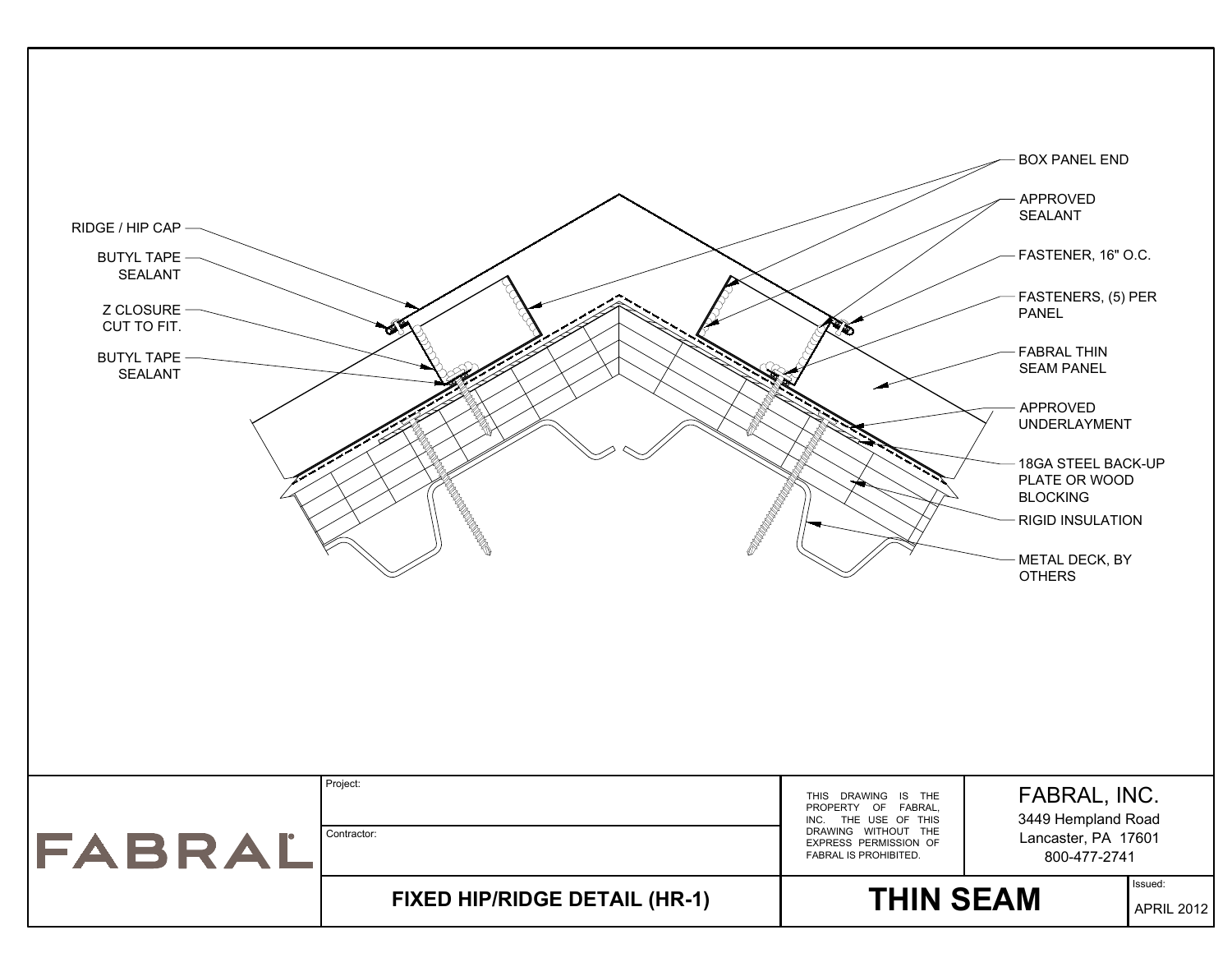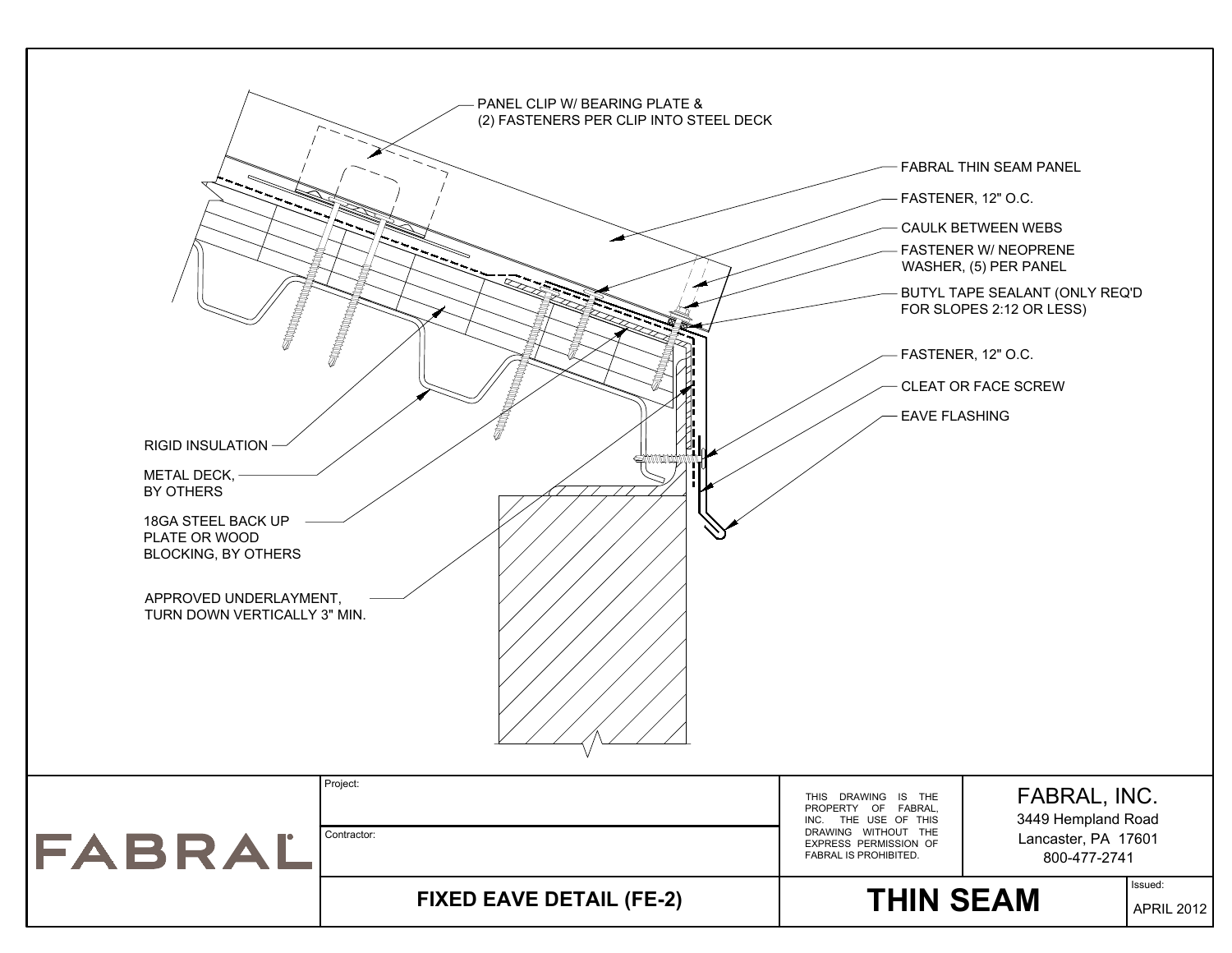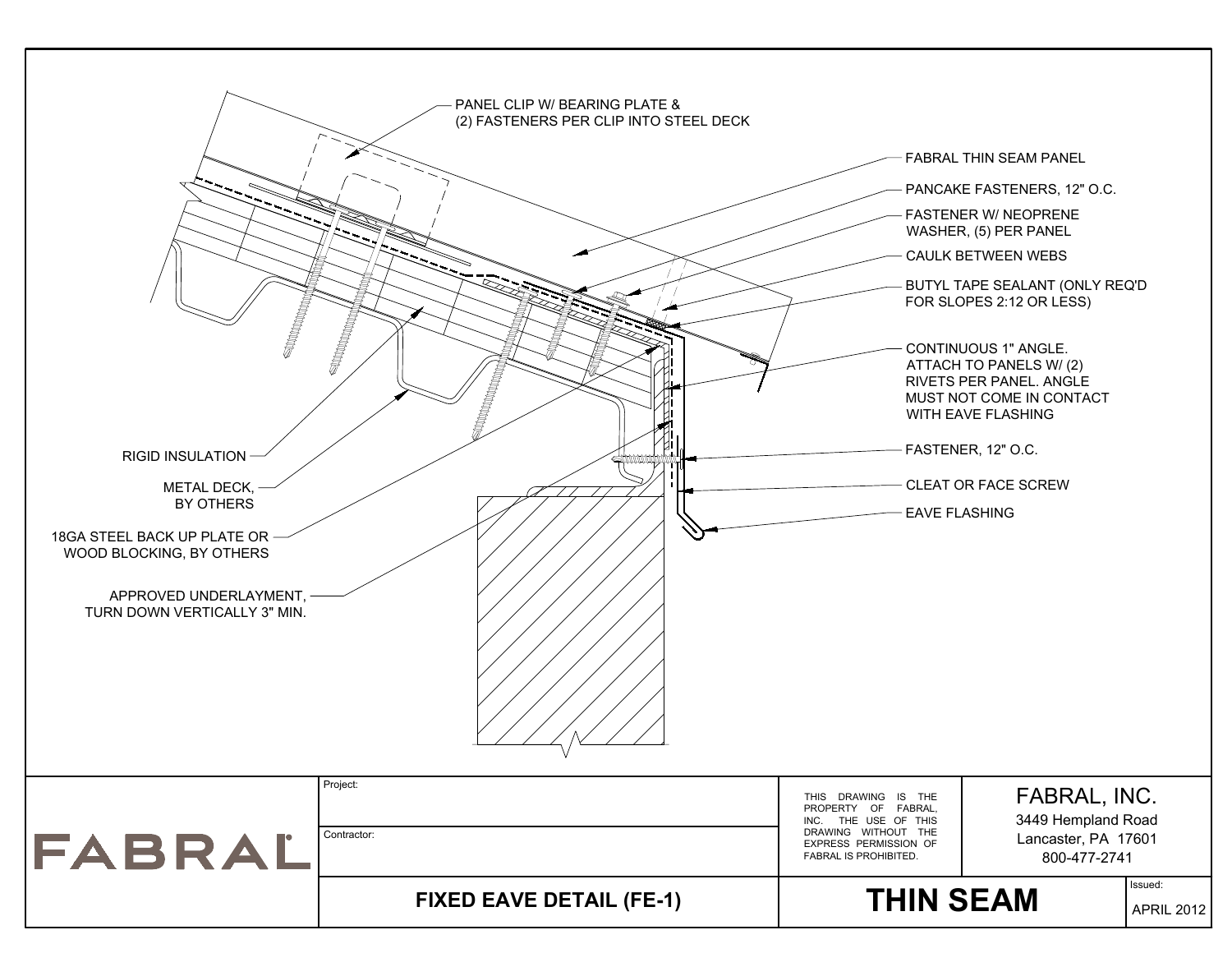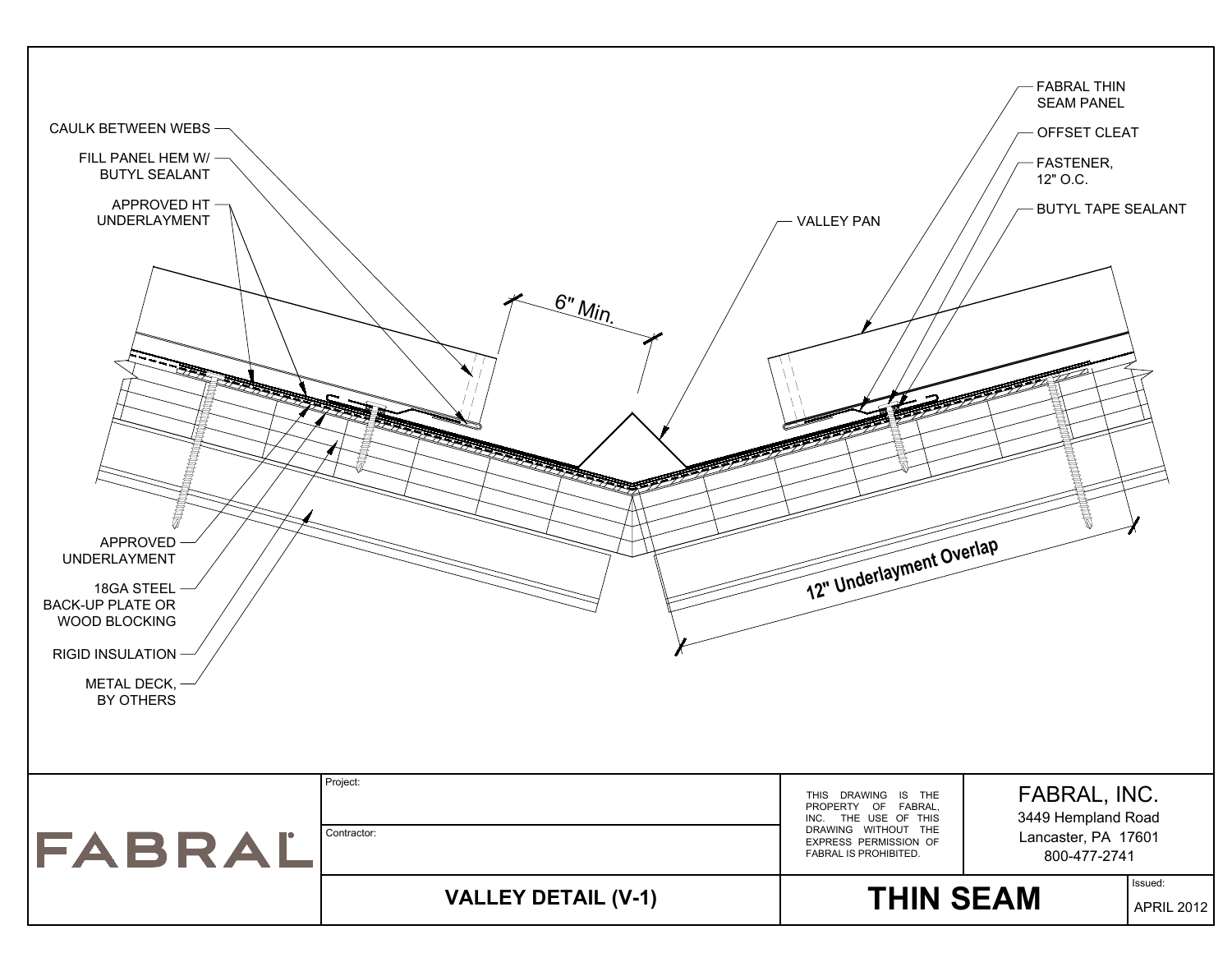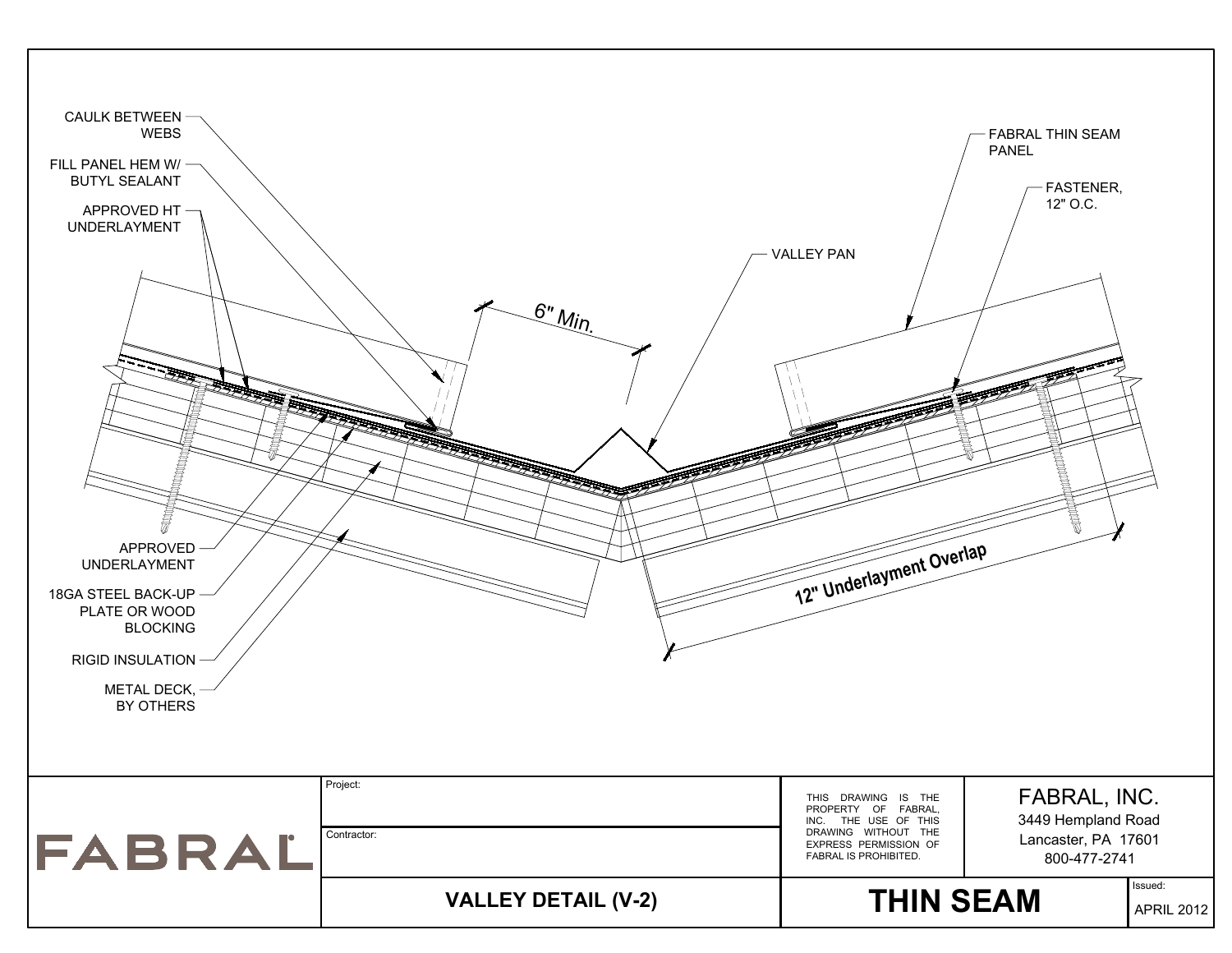![](_page_5_Figure_0.jpeg)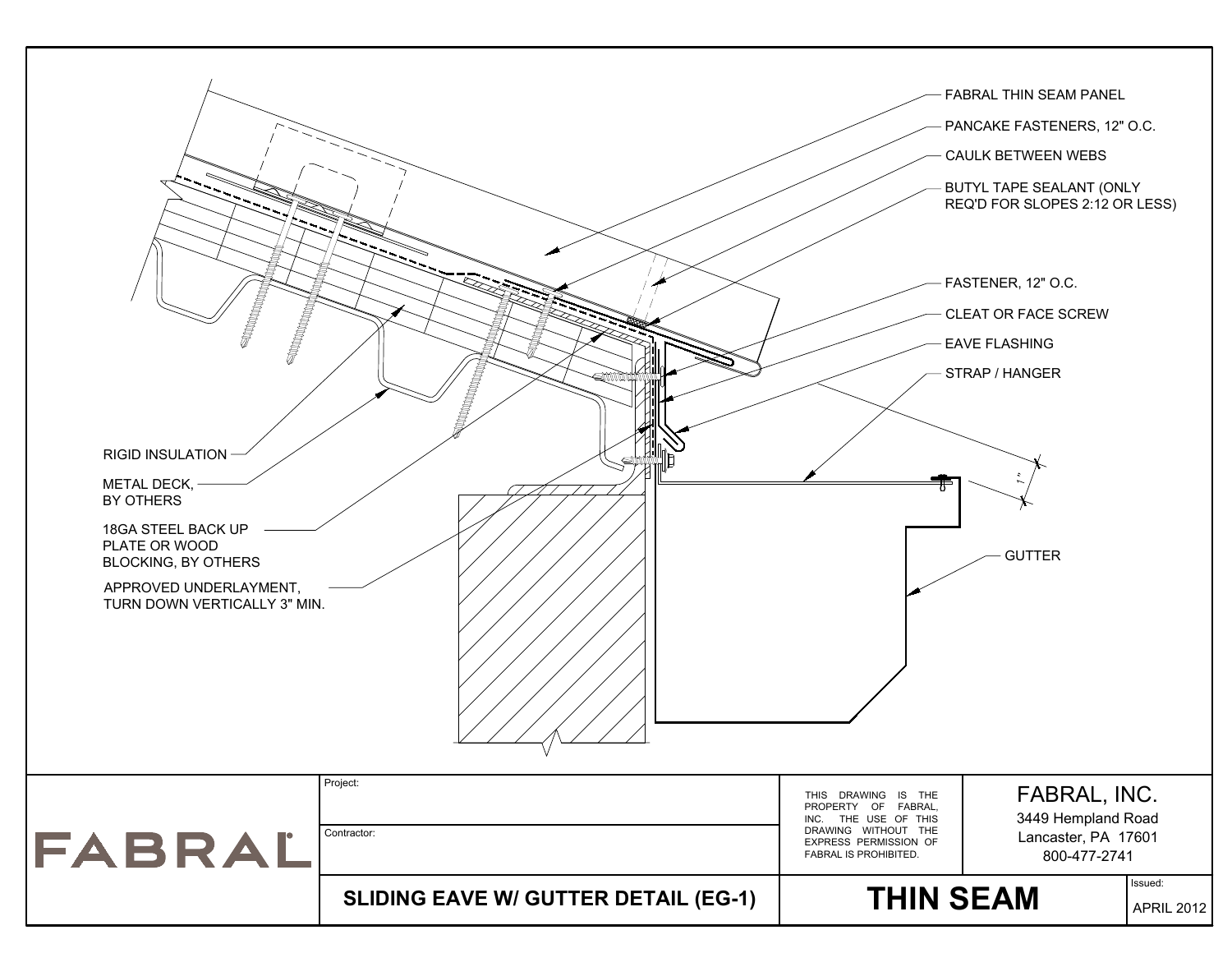![](_page_6_Figure_0.jpeg)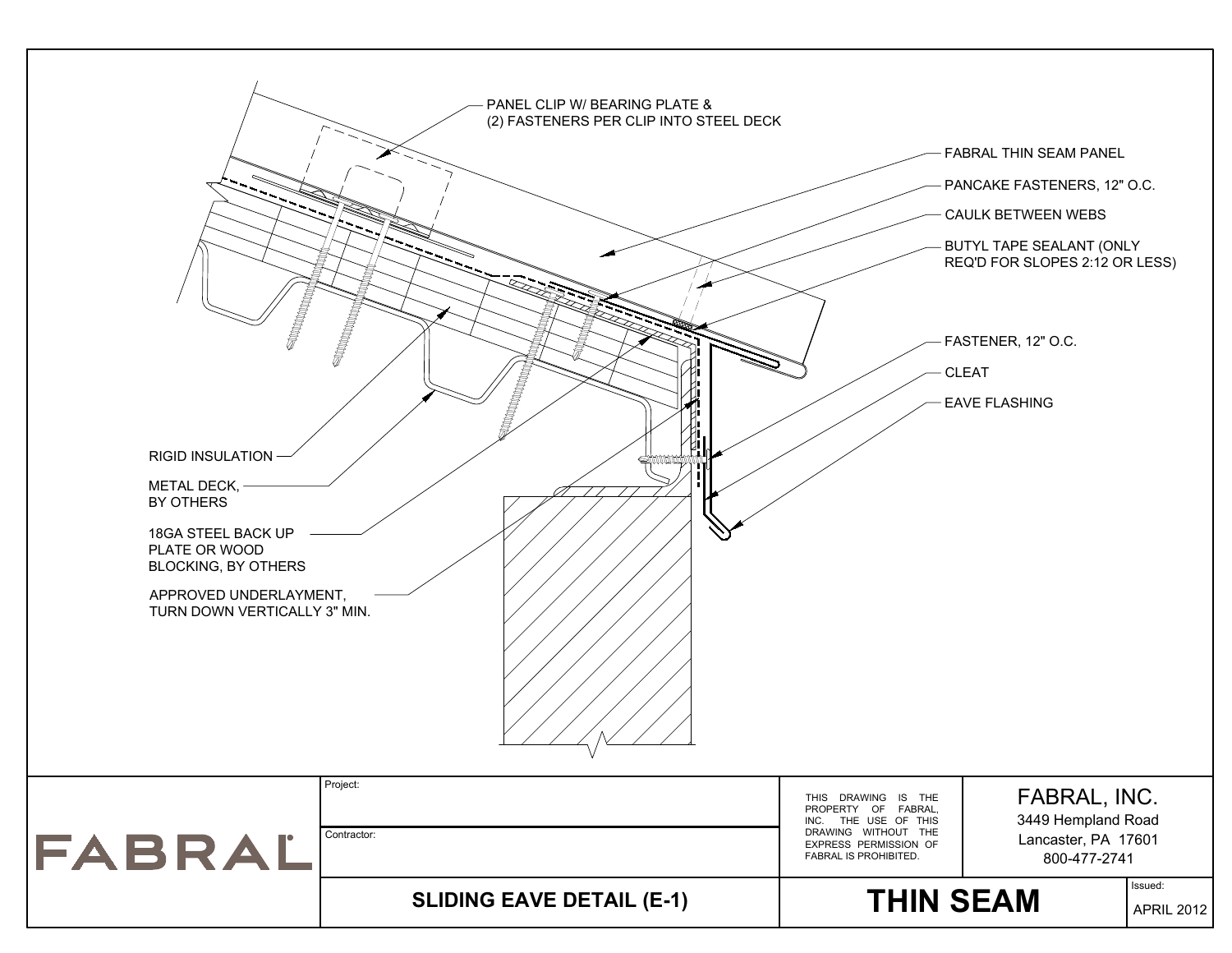![](_page_7_Figure_0.jpeg)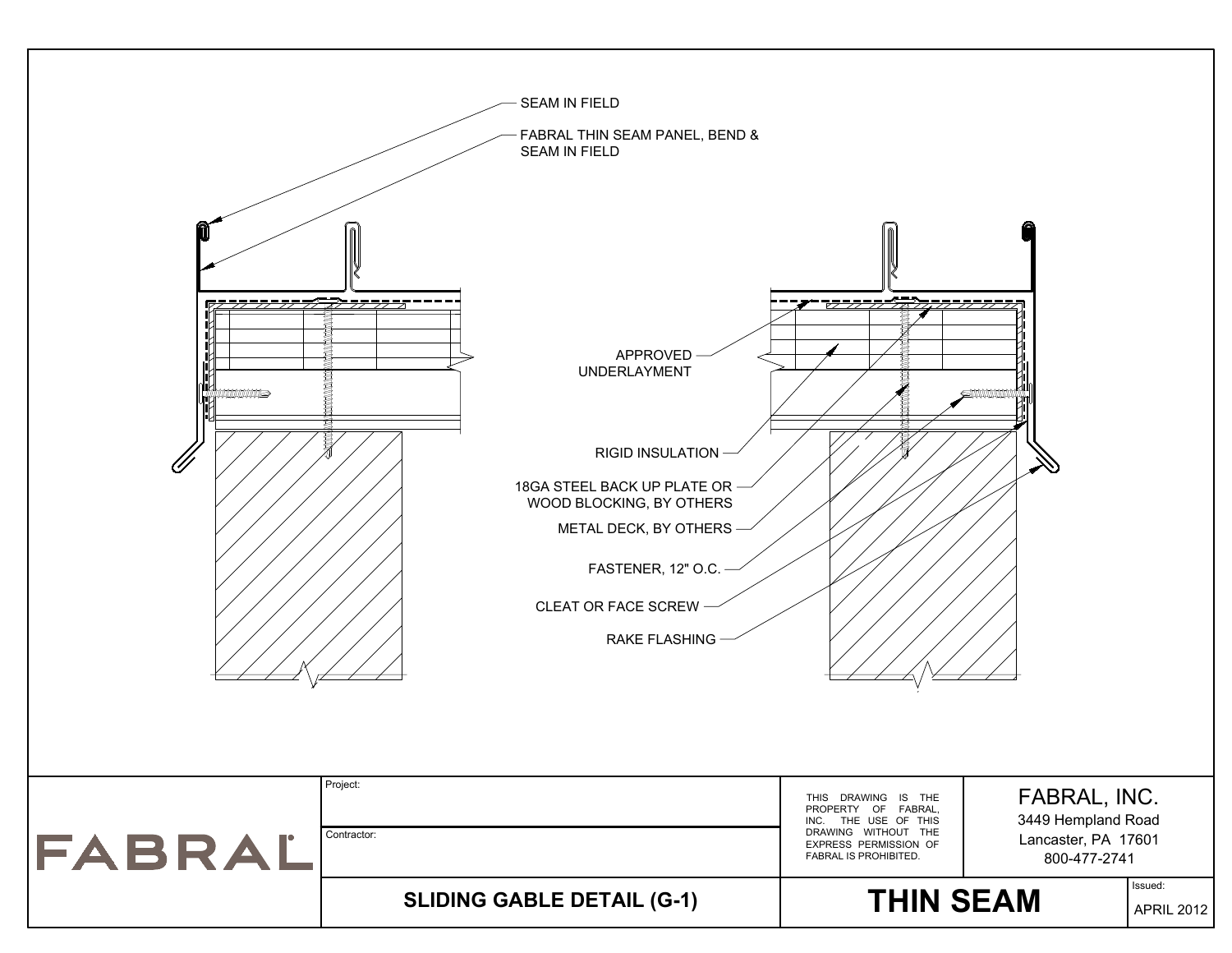![](_page_8_Figure_0.jpeg)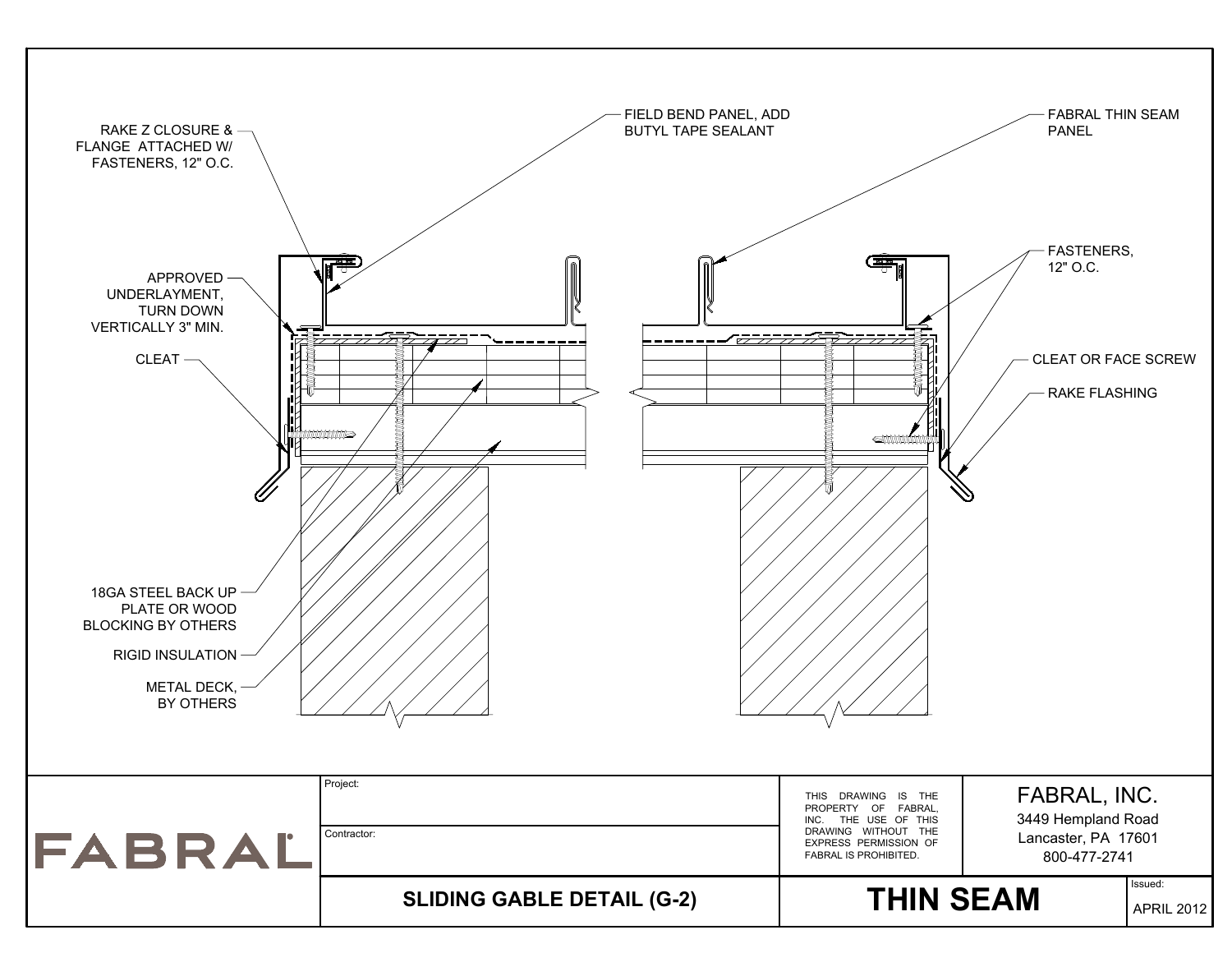![](_page_9_Figure_0.jpeg)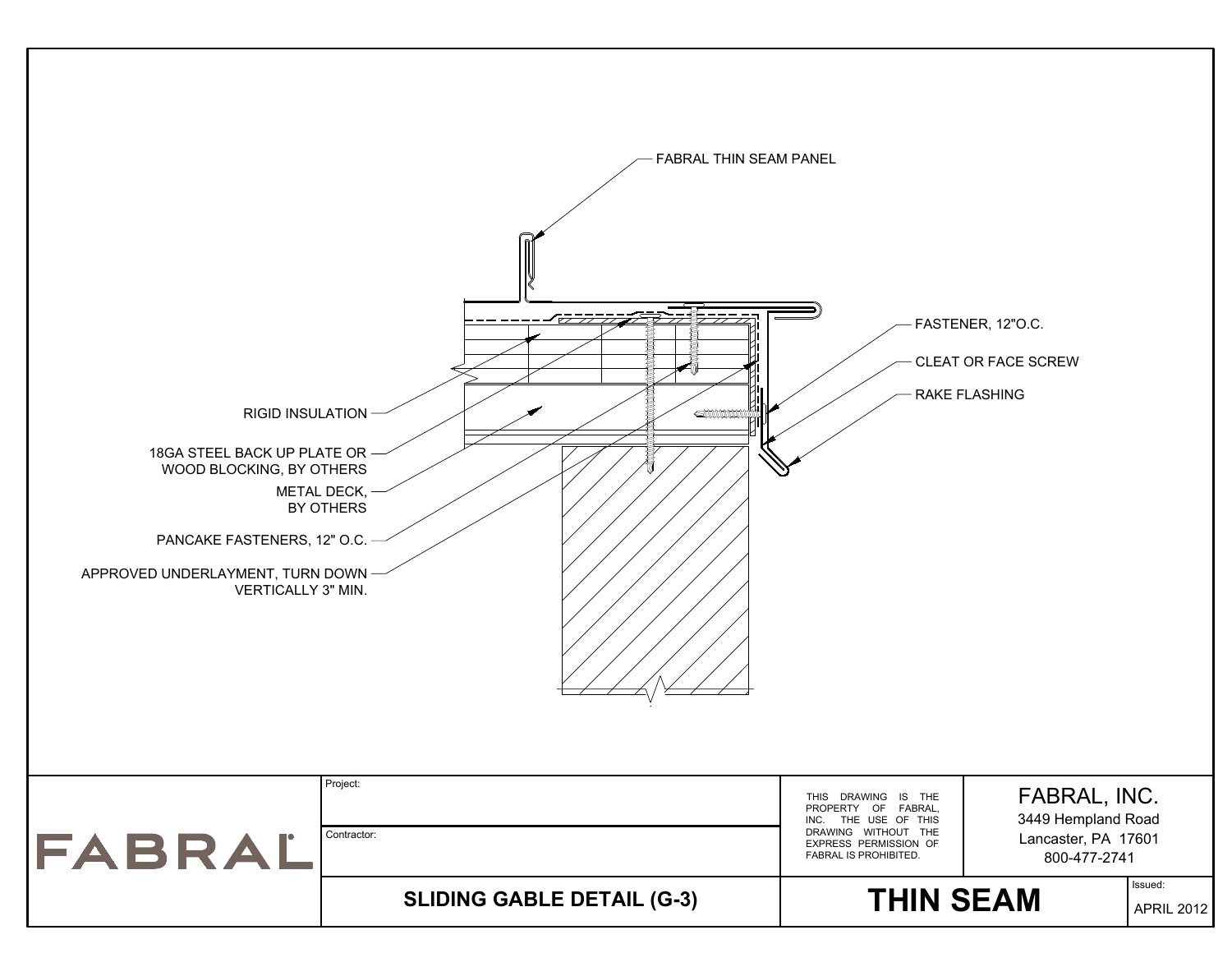![](_page_10_Figure_0.jpeg)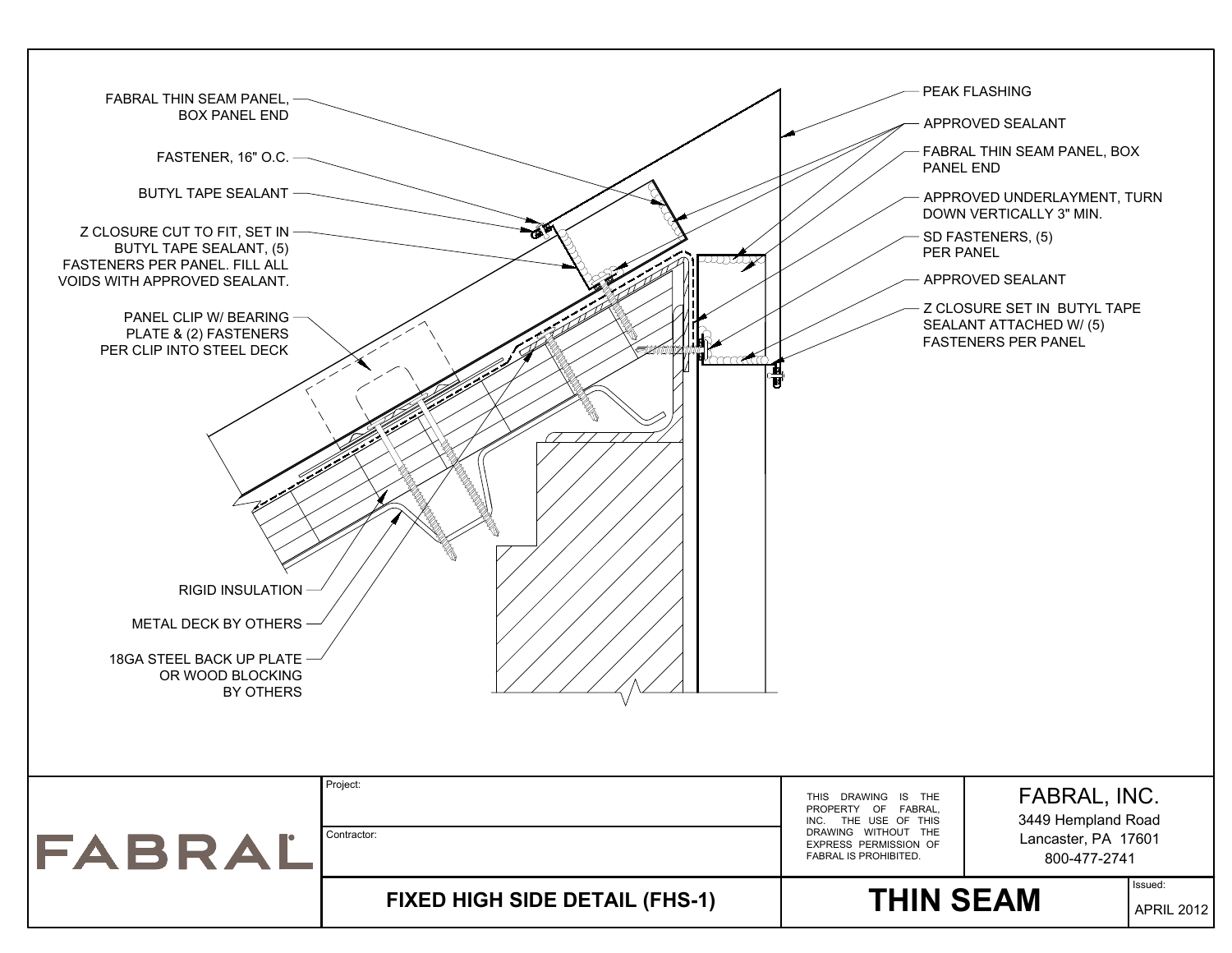![](_page_11_Figure_0.jpeg)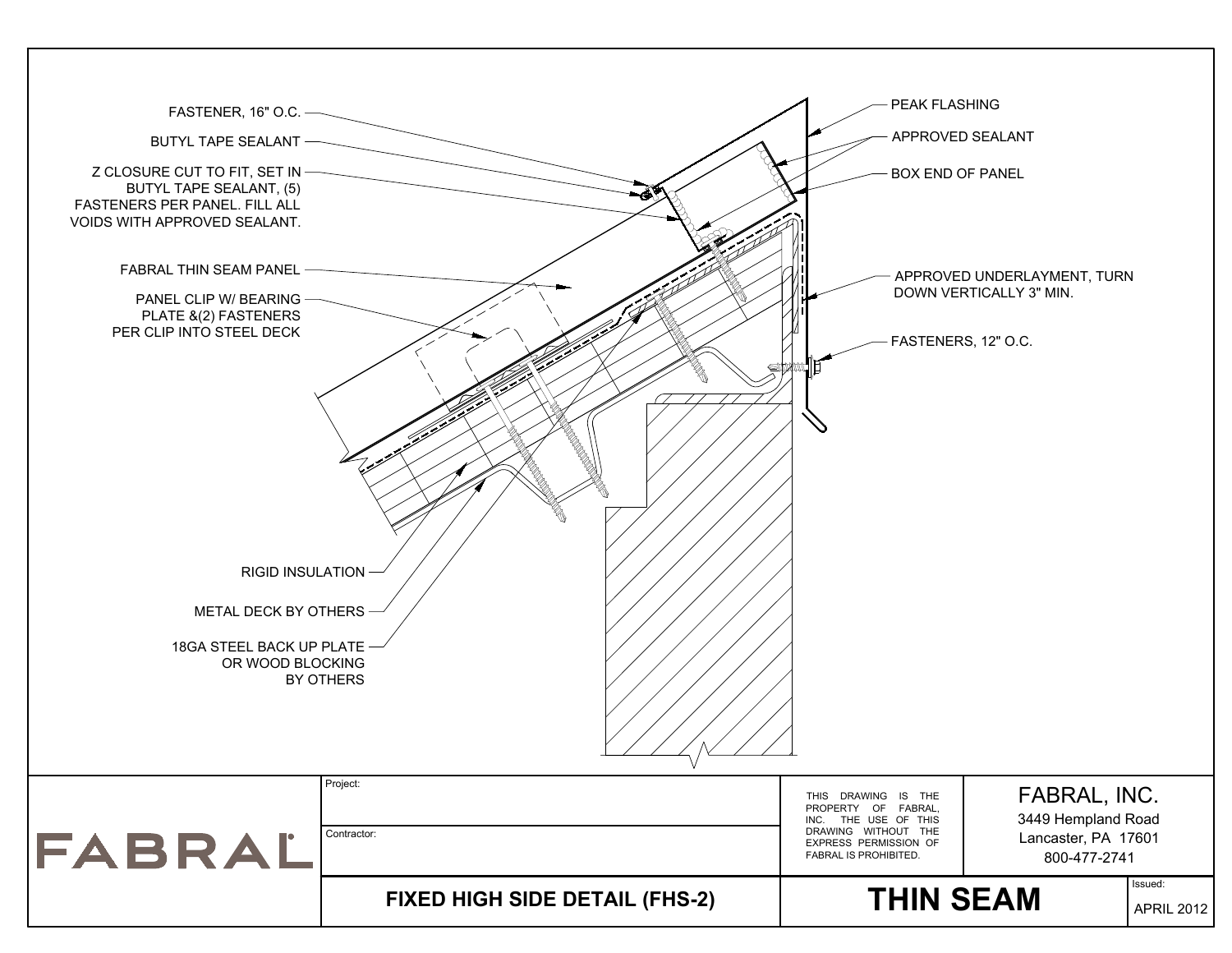![](_page_12_Figure_0.jpeg)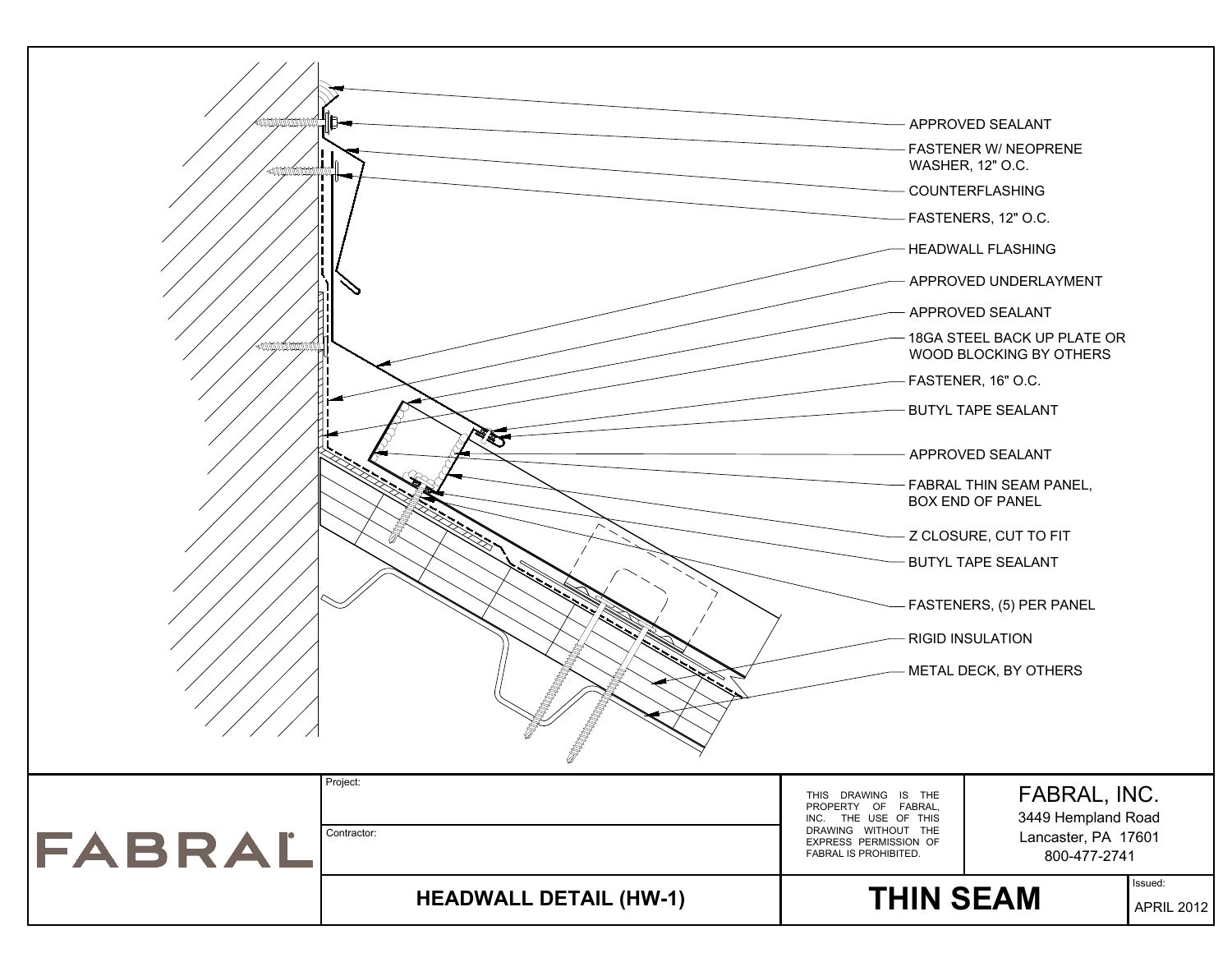![](_page_13_Figure_0.jpeg)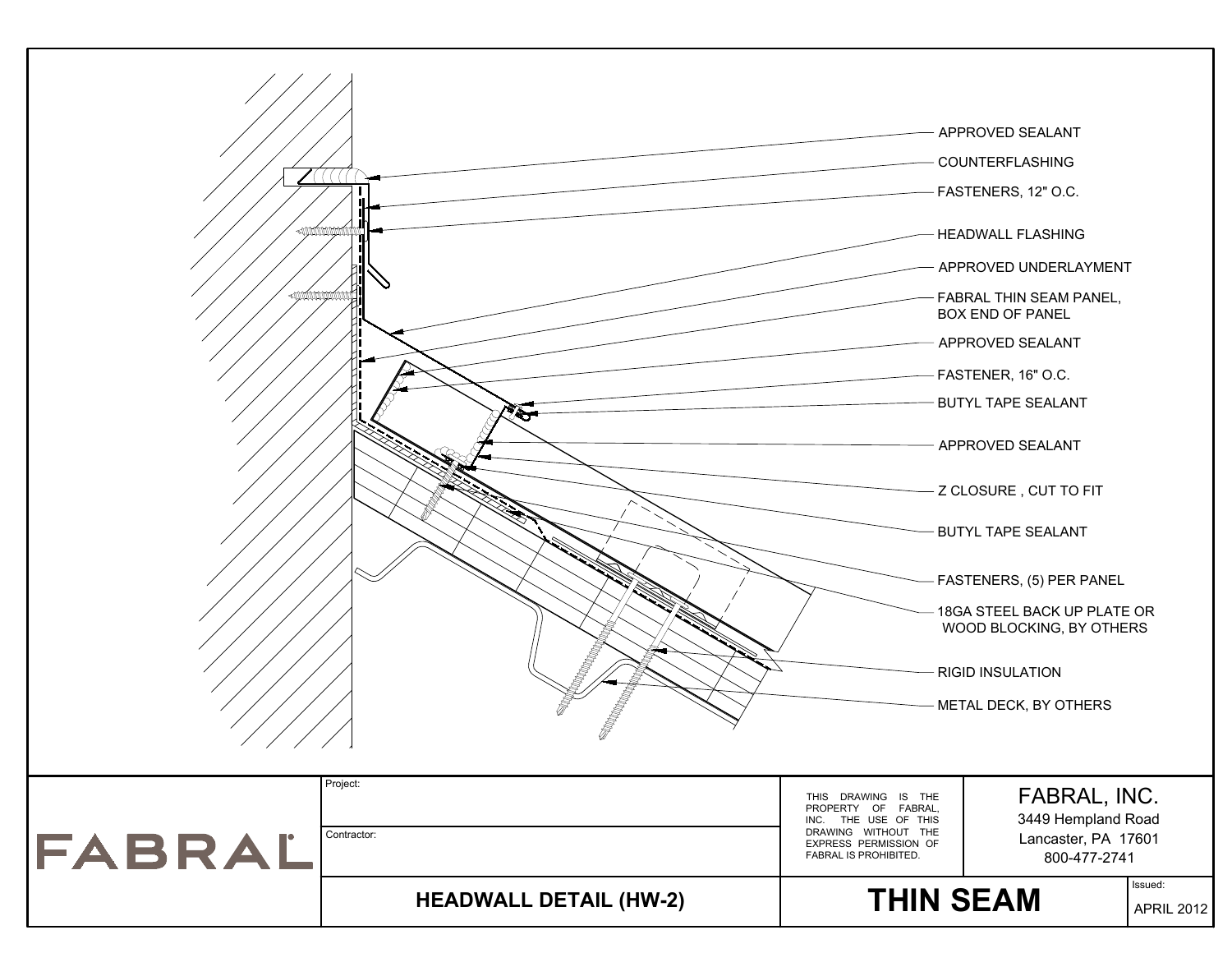![](_page_14_Figure_0.jpeg)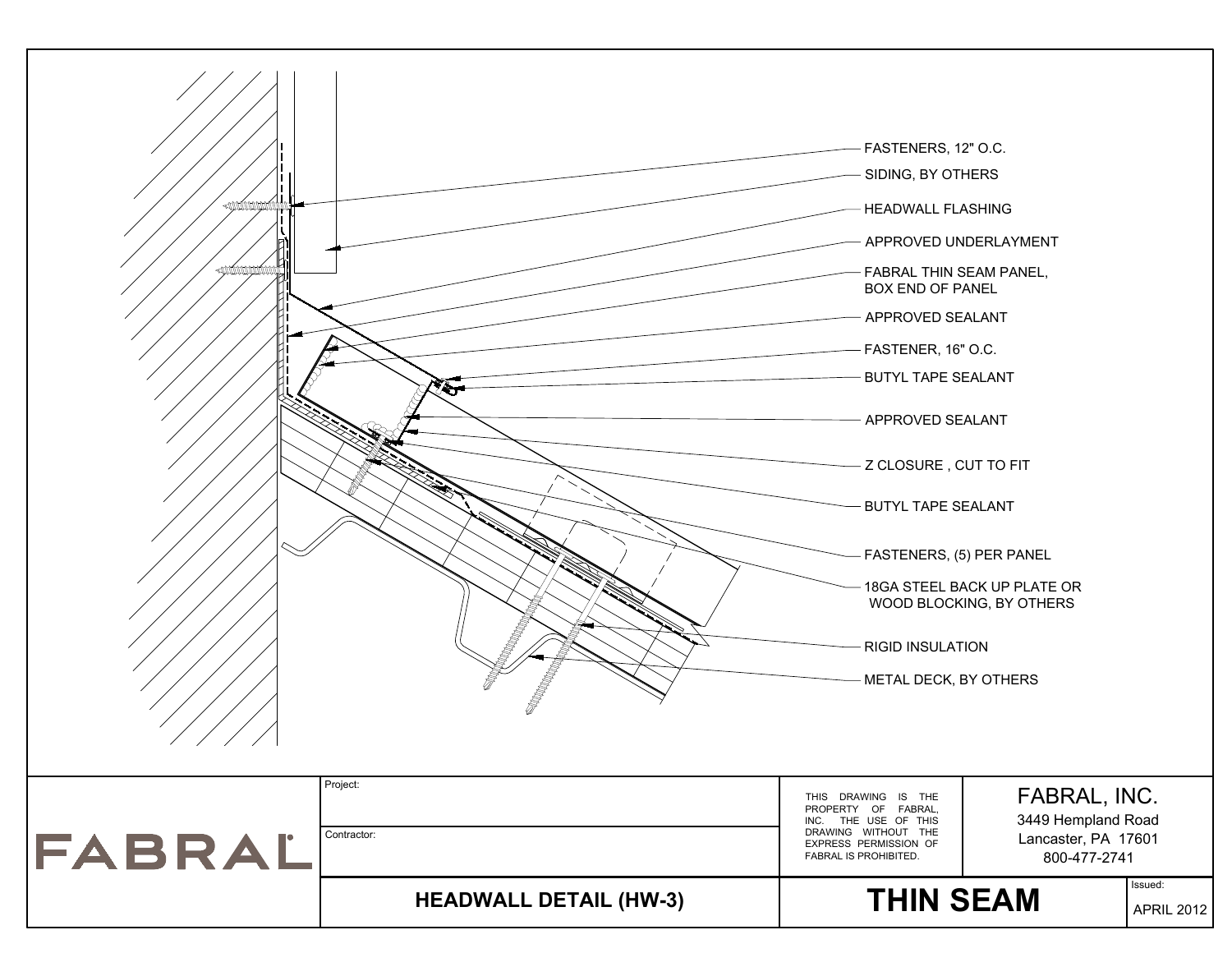![](_page_15_Figure_0.jpeg)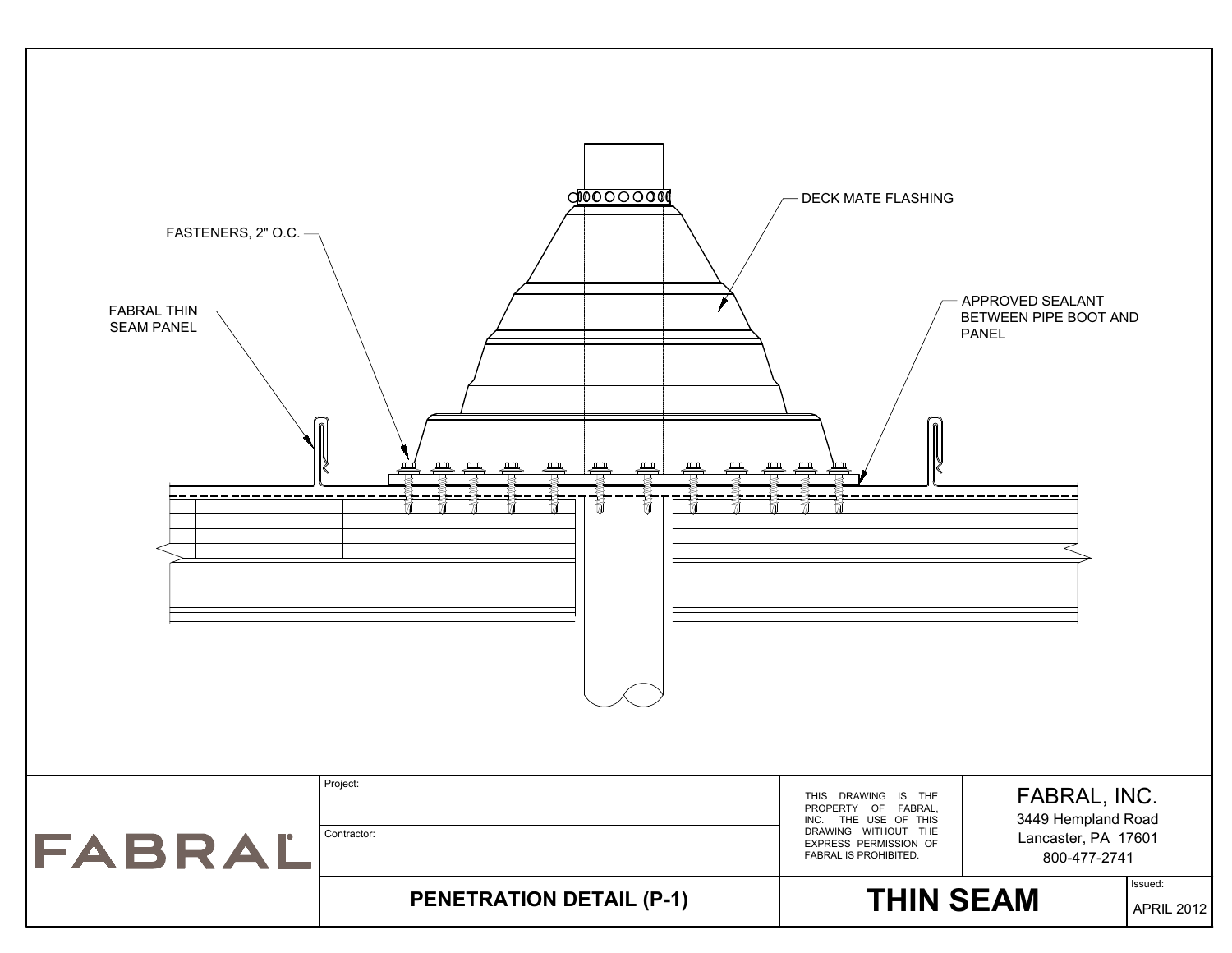![](_page_16_Figure_0.jpeg)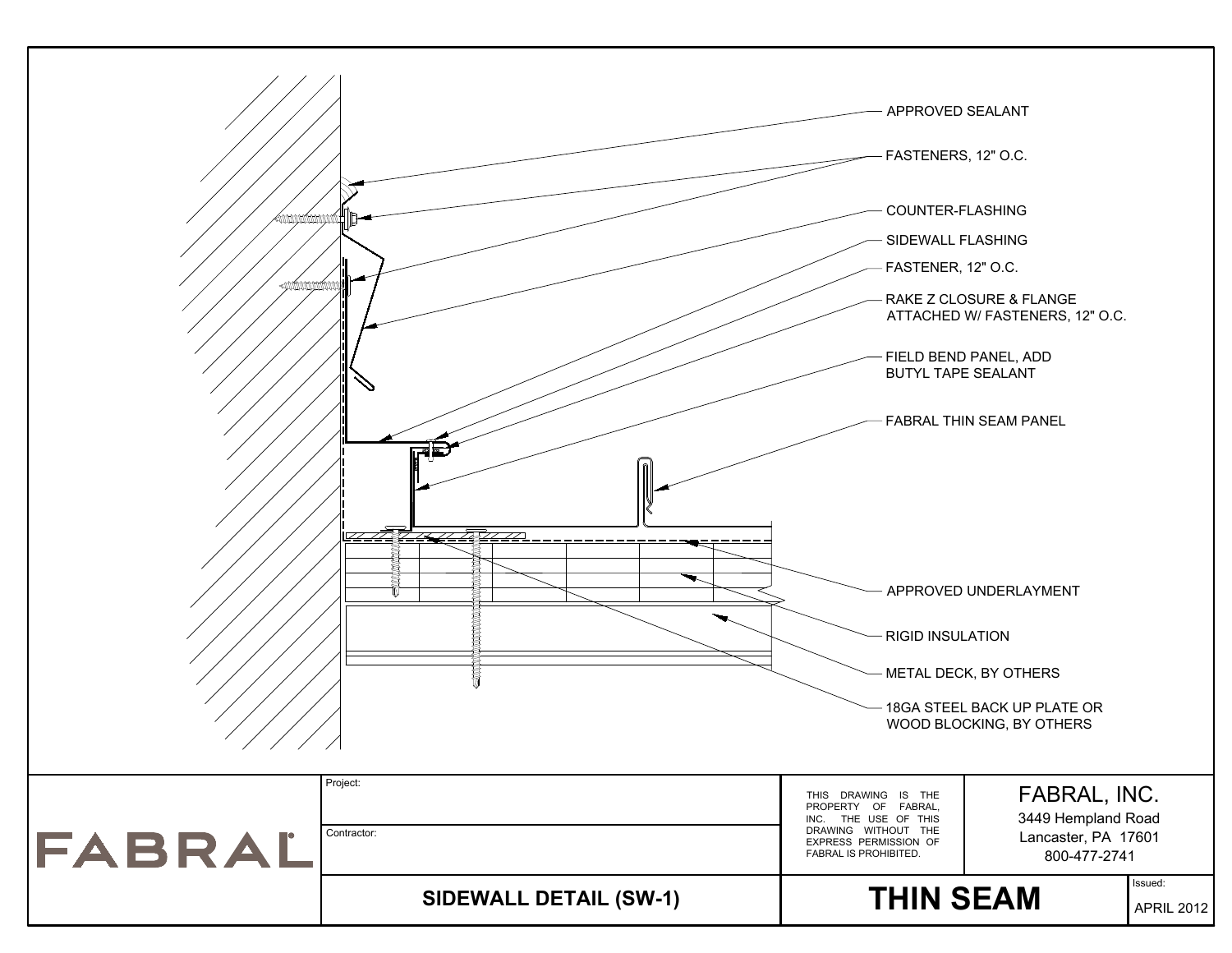![](_page_17_Figure_0.jpeg)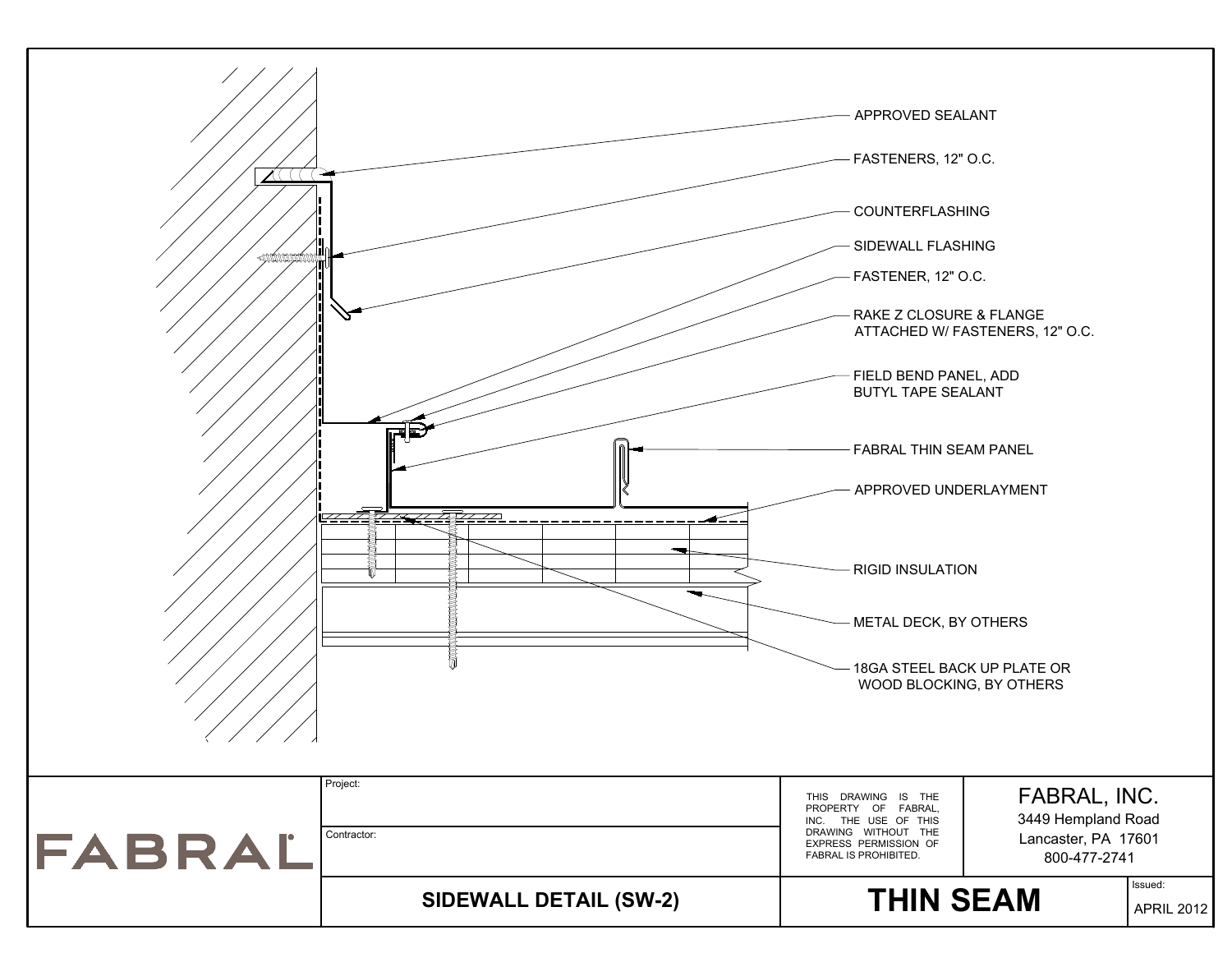![](_page_18_Figure_0.jpeg)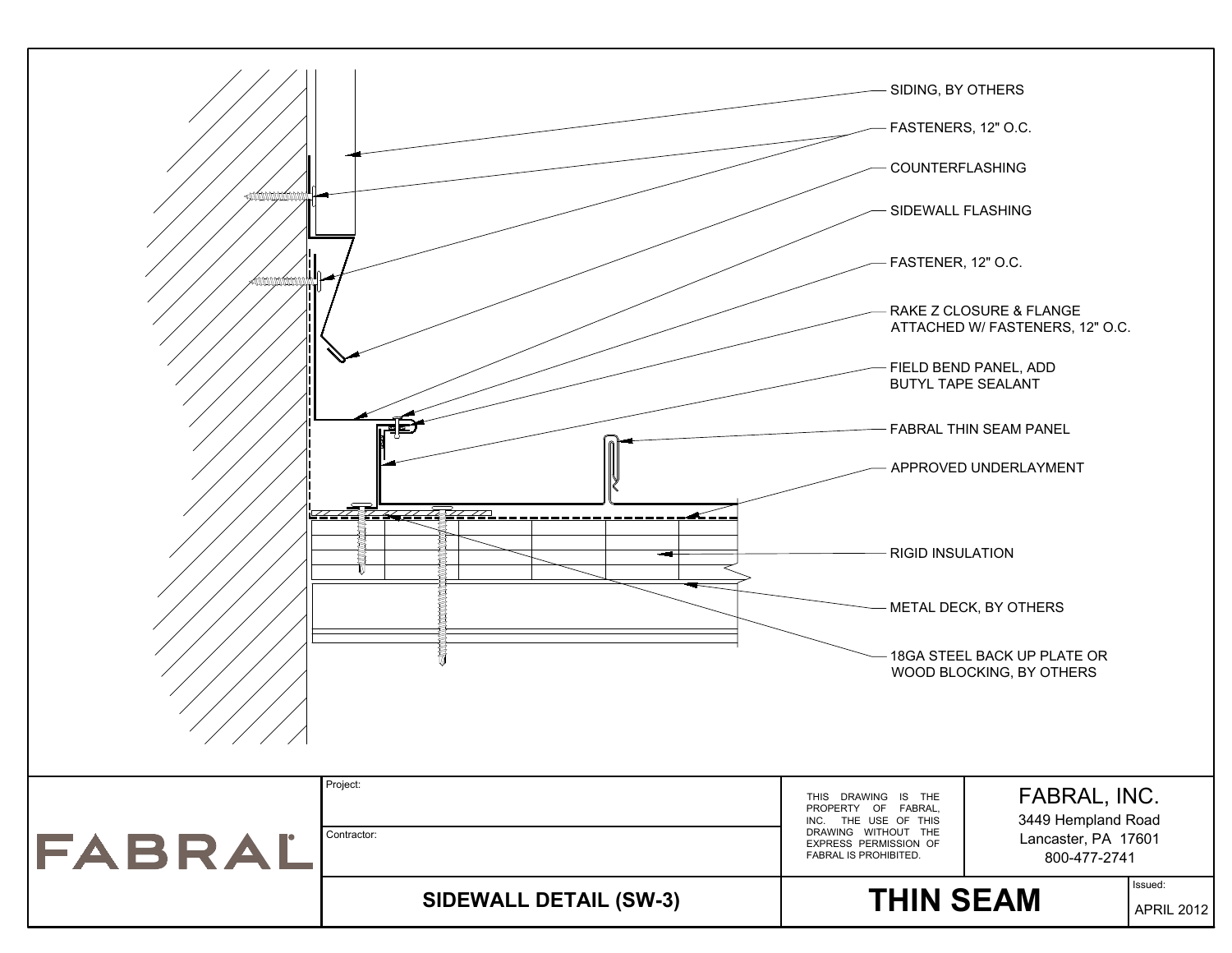![](_page_19_Figure_0.jpeg)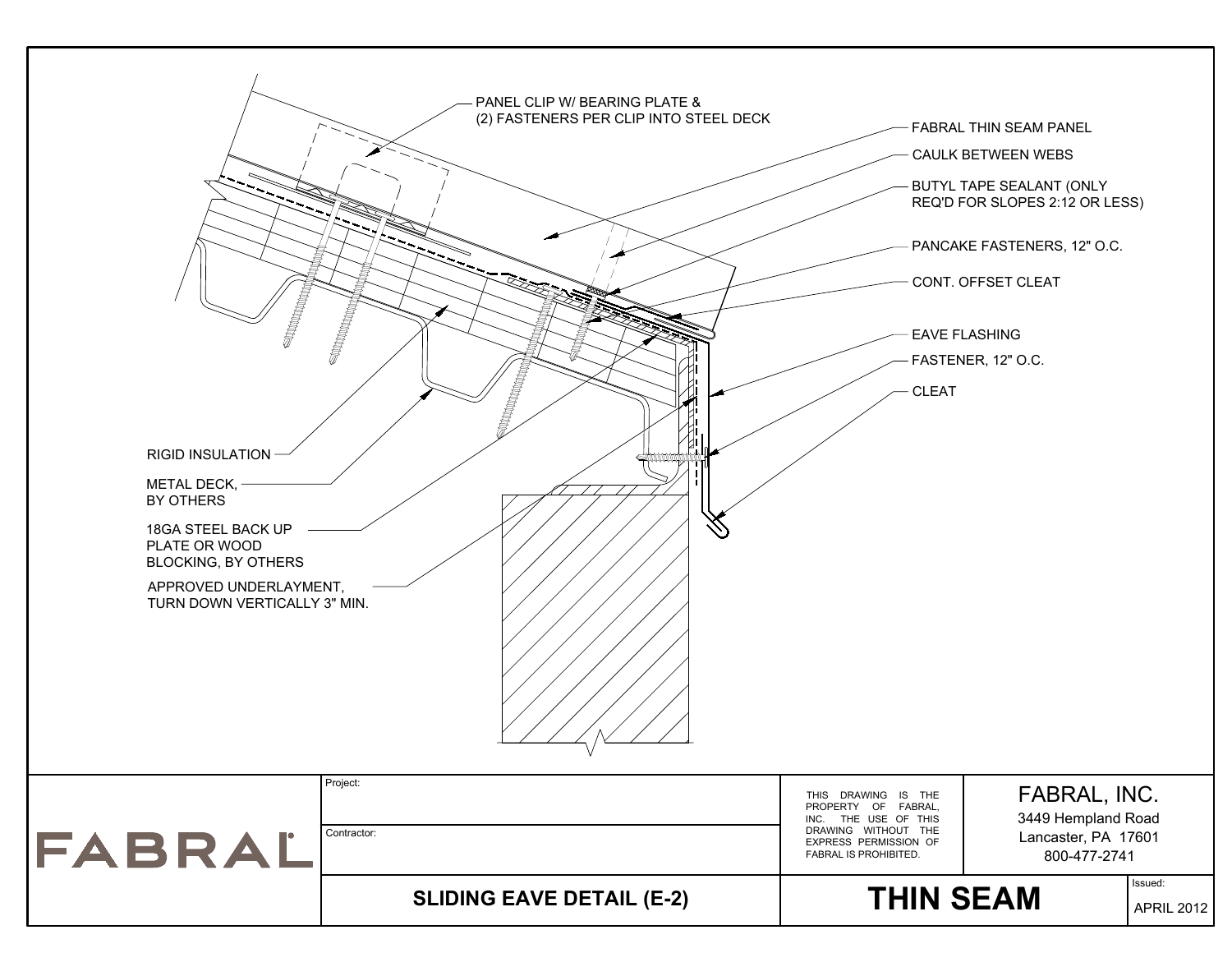![](_page_20_Figure_0.jpeg)